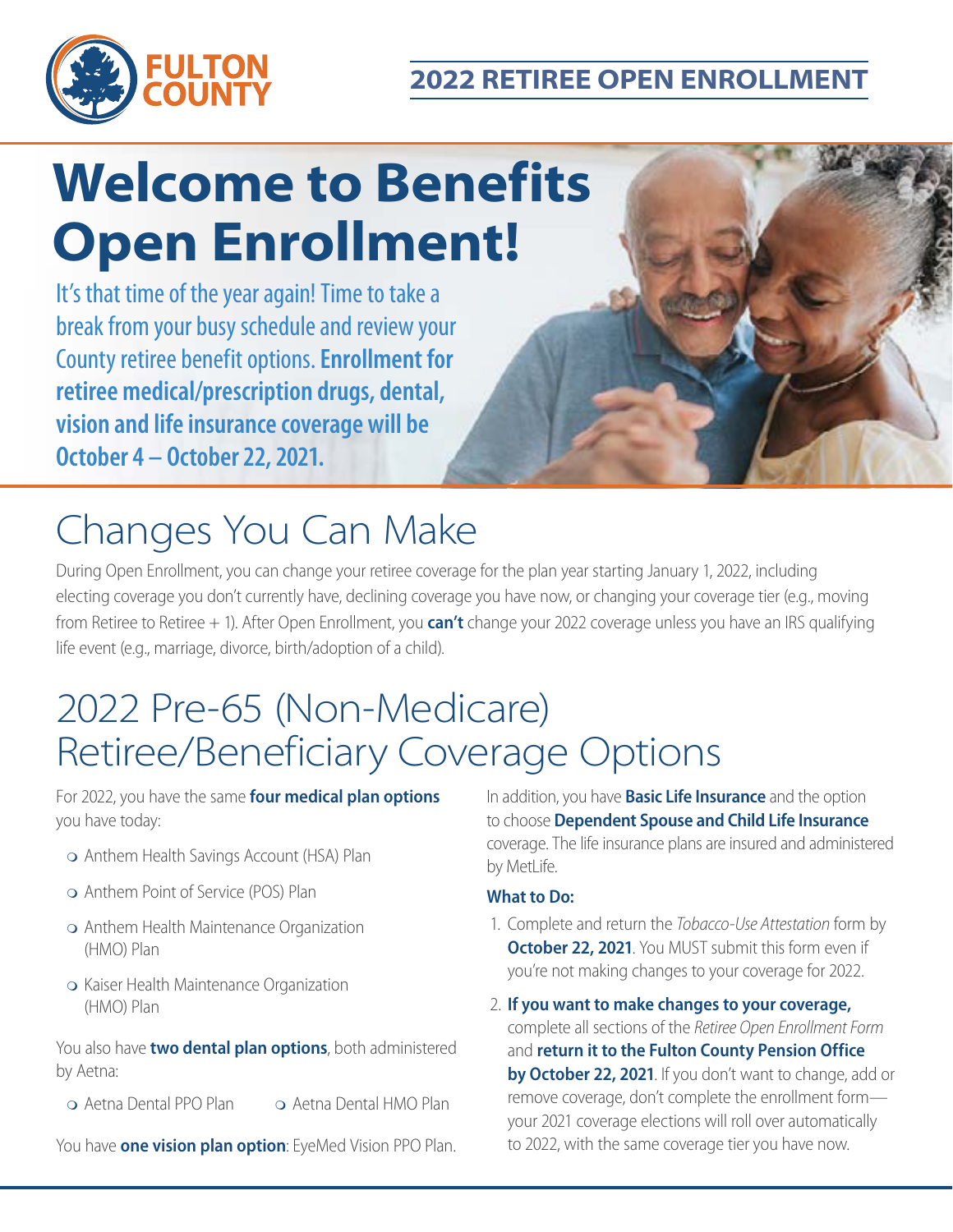## 2022 Age 65+ (Medicare) Retiree/Beneficiary Coverage Options

#### For 2022, you have **six medical plan options**:

- o Kaiser Senior Advantage Plan
- Aetna Basic Medicare Advantage Plan (with prescription drug coverage)
- Aetna Enhanced Medicare Advantage Plan (with prescription drug coverage)
- Anthem Medicare HMO Plan
- Anthem Medicare Indemnity Plan
- Anthem PPO Plus Plan (available only to those currently enrolled in this plan)

#### **You also have two dental plan options,** both

administered by Aetna:

- Aetna Dental PPO Plan
- Aetna Dental HMO Plan (you must choose a primary care dentist—see instructions included in your enrollment packet)

#### **You have one vision plan option:**

EyeMed Vision PPO Plan

In addition, you have **Basic Life Insurance** and the option to choose **Dependent Spouse and Child Life Insurance** coverage. The life insurance plans are insured and administered by MetLife.

### **What to Do**

- 1. If you are NOT in the Aetna Basic or Enhanced Medicare Advantage Plan for 2021 and want to enroll in either plan for 2022, you **MUST** have Medicare Parts A and B. Complete all sections of the *Retiree Open Enrollment Form* and return it to the Fulton County Pension Office by **October 22, 2021**.
- 2. **If you are currently enrolled in the Anthem Medicare HMO Plan and you have Medicare Parts A and B, you and your spouse, if married, do NOT have to call Aetna to opt out of the Aetna Basic Medicare Advantage Plan coverage for 2022.**
- 3. **ALL** Medicare-eligible retirees must complete the *2022 Part B Affidavit* to certify their Medicare Part B coverage. Completed affidavits must be returned to the Fulton County Pension Office by **October 22, 2021**.

**If you don't return the** *2022 Part B Affidavit***, with a copy of your Medicare card, you will lose the Medicare subsidy currently provided to you by the County for 2022.**

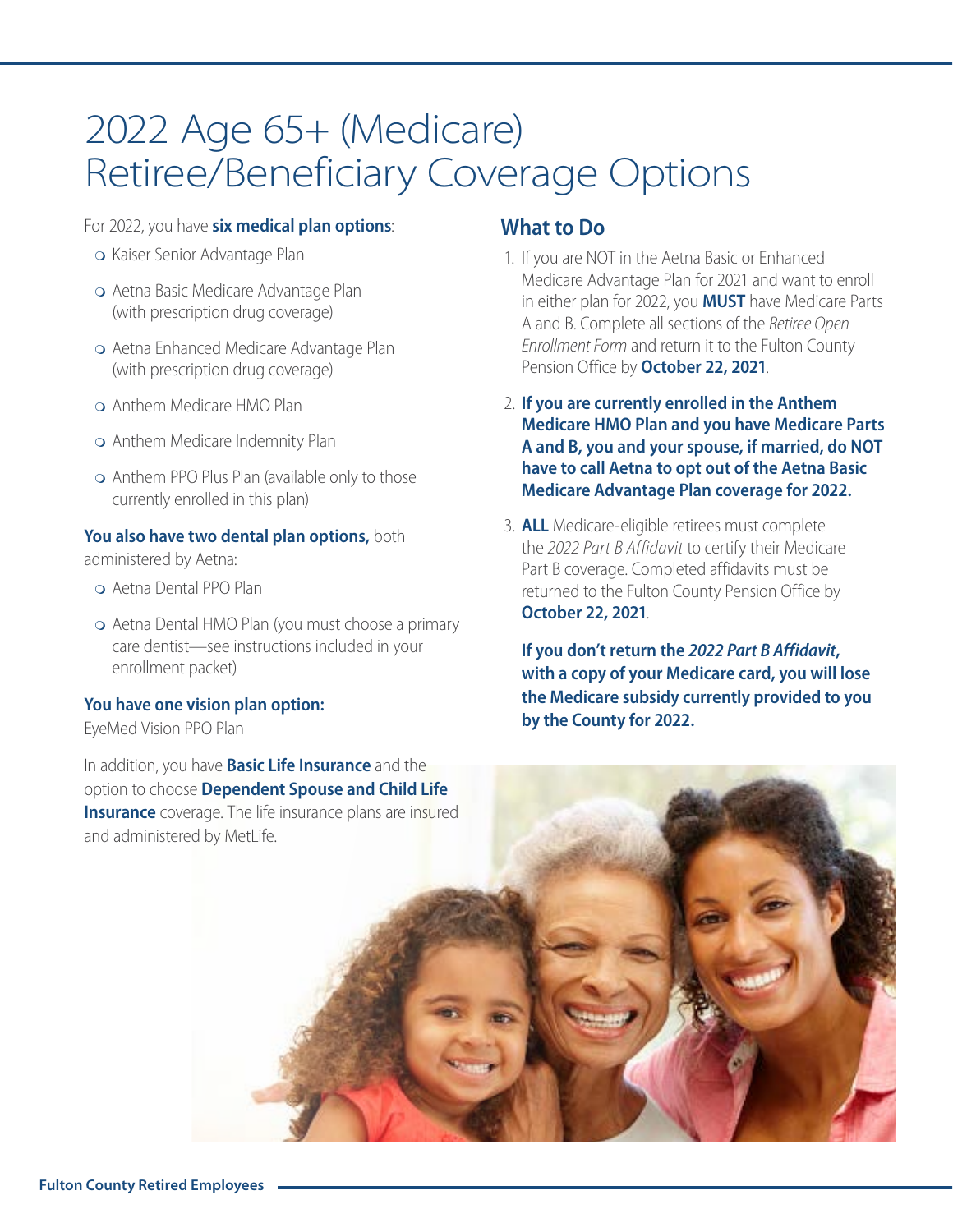

## 2022 Monthly Premiums

### **Medical/Prescription Drug Plan Premiums**

Here's an overview of what's happening with your 2022 health care premiums (your cost to have coverage):

### **Pre-65 Retirees**

- Anthem HSA Plan: increase of 1.5%
- Anthem POS Plan: increase of 1.5%

### **Age 65+ Retirees**

- o Kaiser Senior Advantage Plan: decrease of 5.2%
- Aetna Basic Medicare Advantage Plan: increase of 5.3%
- Aenta Enhanced Medicare Advantage Plan: increase of 5.3%

### **All Retirees**

- Aetna Dental PPO Plan: decrease of 5.3%
- Aetna Dental HMO Plan: no change
- EyeMed Vision PPO Plan: Changing to 3-tier rate structure, consistent with other coverages. Overall decrease is 10.3%, but change in tier structure will affect each coverage tier differently, with Retiree-only tier seeing a decrease, while Retiree  $+1$  and Family tiers will see an increase.
- Life and AD&D Insurance: no changes

## Pre-65 Retiree/Beneficiary Annual Wellness Credit

Due to the COVID-19 pandemic, we've had to cancel all County-sponsored biometric screening events. But you can still reduce your 2022 premium under any of the medical plans by \$20 each month. Just make an appointment to see your doctor by **mid-December** and complete all the requirements by **December 31, 2021**. If you have questions, contact your Wellness Coordinator at **[employeewellness@fultoncountyga.gov](mailto:employeewellness@fultoncountyga.gov)**.

- Anthem HMO Plan: increase of 1.5%
- Kaiser HMO Plan: increase of 7.0%
- Anthem Medicare HMO Plan: decrease of 2.4%
- Anthem Medicare Indemnity Plan: decrease of 2.4%
- Anthem PPO Plus Plan: decrease of 2.4%